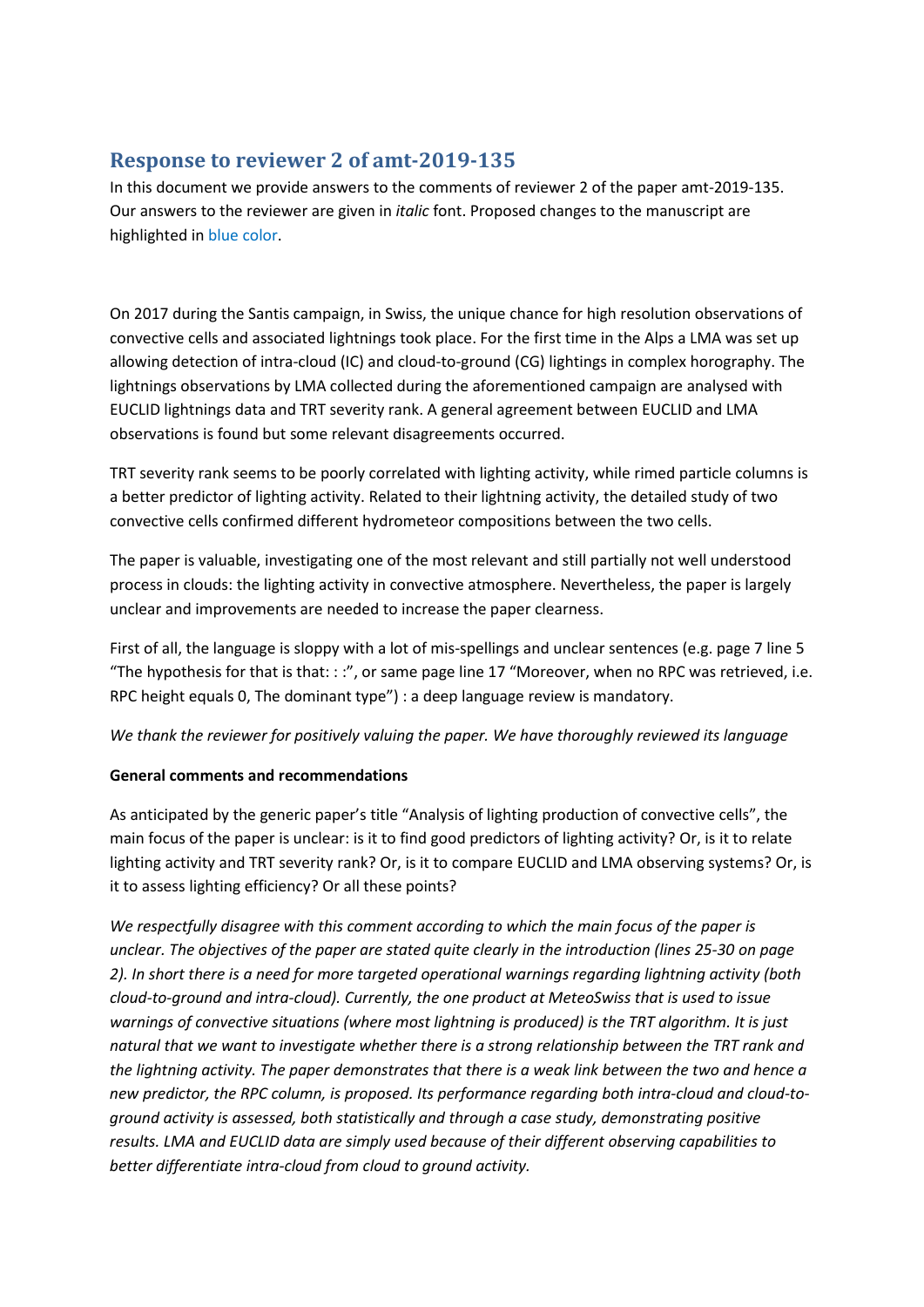The introduction focuses on warnings based on lightning activity while it lacks of several references on lighting processes in clouds (Carey and Rutledge, 2000, Baker et al. 1995, Buiat et al. 2016, Adirosi et al. 2016 Mattos et al, 2016, Lund et al. 2008).

*As mentioned in the response to reviewer 1, the link between microphysics and lightning activity was discussed in a previous paper by the authors. We now explicitly mention this paper in the introduction and have also added several of the suggested references in it. See the response to reviewer 1 for the introduced text.*

The analysis is quite shallow (the physical explanations of results are often missing), resulting quite confusing and hard to follow. For example at page 5 line 7 "The cells that spent their entire lifetime within the LMA domain boundaries tended to be shorter-lived and weaker. The highest rank of a cell generated and dissipating within the domain was moderate (2.1)": why does LMA area show weaker storms?

### *We have re-formulated the mentioned lines to clarify what we meant:*

Most cells were traveling from west/south-west to east/north-east. The cells that were most severe at the time when they crossed the reduced LMA domain originated from outside of it and were crossing it at an already fairly mature stage. Due to the relatively small area covered by the reduced LMA domain, the cells that spent their entire lifetime within its boundaries tended to be shorterlived and weaker since they either dissipated early without growing in severity or they abandoned the reduced area. The highest rank of a cell generated and dissipating within the domain was moderate (2.1).

At page 7 line 4 "The hypothesis for that is that the strong updraft characteristic of severe cells would lift the charge centers higher up (thus making it less likely for flashes to reach the ground) and prevent particles to grow and acquire charge at a given level (thus reducing the IC flashes likelihood)". Here, the authors move from TRT severity rank to cell updraft. One difficulty is the relationship between TRT severity rank and updraft strength (not straightforward, indeed). Moreover, updraft–total lightning relationships of individual thunderstorms have been explored in several previous publications (Lang and Rutledge, 2002; Tessendorfet al., 2005; Wiens et al., 2005): authors hypothesis should be framed in this context that demonstrated the role of updraft area.

*We agree that the relationship between TRT severity rank and cell updraft is not so clear cut. However, our observations are in line with multiple reports in literature. We have added the suggested publications to the already mentioned article from Montanyà et al. 2007.*

The role of RPC columns is underlined by the authors. Several characteristic RPC heights derived by weather radar observations, are reported: heights error and uncertainties should be discussed and reported.

*We decided to expand the discussion of the RPC column and devote a subsection to it. We added the following text:*

#### 2.1.4 Rimed particles column computation

Out of the hydrometeor-classification cell profile, constructed by taking the mode at each height level of 250 m resolution, we compute the rimed particles column. We consider the base of the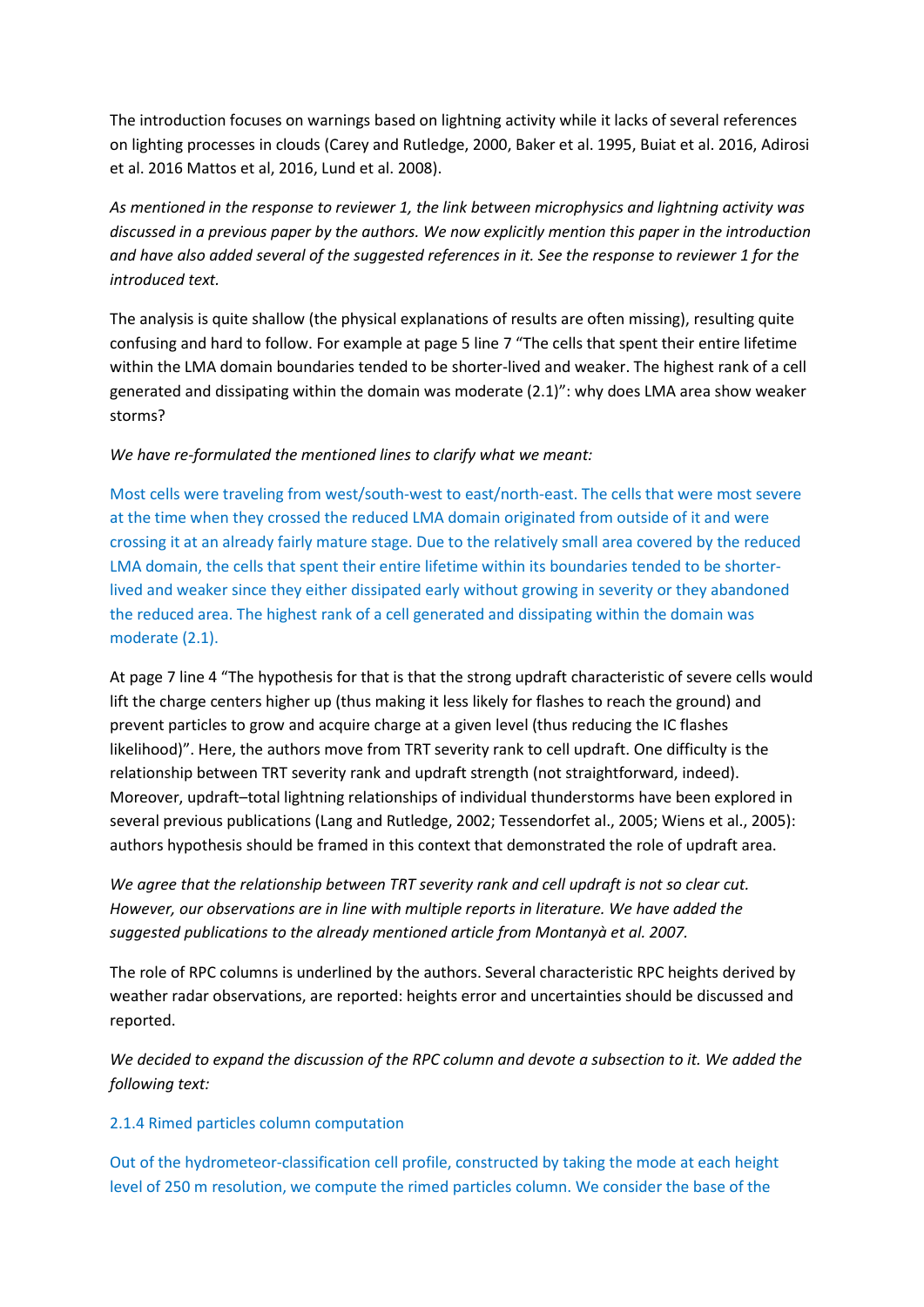column as the height of the bottom of the lowest height level where rimed particles or hail are predominant and the top of the column as the height of the top of the highest height level where those species are predominant. The RPC height is therefore the difference between those altitudes. The possibility that height levels within this column have other predominant hydrometeors is neglected since we assume that isolated rimed particle areas cannot exist so in any case a significant if not dominant proportion of hydrometeors would be rimed particles.

The RPC has several sources of uncertainty. In the first place, the nominal resolution of the column is equal to the resolution of the cell profile. Hence, in our particular case, columns less than 250 m high will not be detected. The effective resolution though depends on the length of the volume scanned by the radar, which is determined by the radar beamwidth. With a beamwidth of 1°, the effective resolution exceeds 250 m at approximately 14 km range. Secondly, it is dependent on the precision of the hydrometeor classification. Generally speaking, in areas with good visibility, rimed particle columns have a clear signature that allows a good differentiation between them and other solid species such as ice crystals and aggregates, provided that precipitation-induced attenuation has been sufficiently accounted for and the radar is reasonably well calibrated. Classification may be more prone to errors in transitioning areas, particularly close to the melting layer, where no hydrometeor can be considered dominant. Consequently, the uncertainty is higher in determining the base of the RPC. A third source of uncertainty is related to the time resolution of the radar scan. In our case, it takes 5 min to sample a full radar volume and 2.5 min to get a half volume. Cells moving fast with respect to the radar may have been displaced significantly, resulting in a tilted-shape cell and the cell core may already have partially or even totally left the area where the cell is estimated to reside. A final source of uncertainty is geometrical, which has two main issues. In the first place there is an issue with the minimum and maximum visible altitude by the radar. Assuming a typical melting layer top placed at 3000 mMSL and no beam blockage, the distance at which the radars in the Swiss radar network may observe the base of the RPC ranges from 200 km for the radar placed at the lowest elevation (Albis) to on the order of 40 km for the highest placed radar (Plaine Morte). Obviously, in areas of beam blockage (the Alps and the Jura mountains), such ranges are further reduced. The maximum visible altitude close to the radar is determined by the extend of the so-called cone of silence. For example, in the case of the Albis radar, the maximum visible altitude does not reach 10000 mMSL until up to 30 km from the radar. Furthermore, in order to reduce the data size, the highest radar beams maximum range is capped. Consequently, at ranges further than 160 km, the maximum visible altitude is reduced to below 10000 mMSL. Another source of error is related to how well the radar volume is sampled. Since the dominant hydrometeor is determined using all the data within the resolution volume formed by the cell area and the height resolution, the sampling is determined by how many radar gates cover such volume. If the cell area is small and/or there is a large gap between beams, it may happen that few or none radar range gates can be used in the sampling and therefore gaps may appear in the RPC.

Considering all the sources of error aforementioned, we estimate that for individual radars with good visibility, RPC can provide useful information in a range between roughly from 20 to 80 km. Outside of that range, they may still provide useful information but it should be considered qualitative in nature. In a dense radar network such as the Swiss one, the RPC coverage can be extended by making use of a radar composite, which benefits of the observation of the same column by multiple radars. For the purpose of this study though, we assume that, at least in the LMA coverage restricted domain discussed in the following subsection, the RPC coverage is sufficient.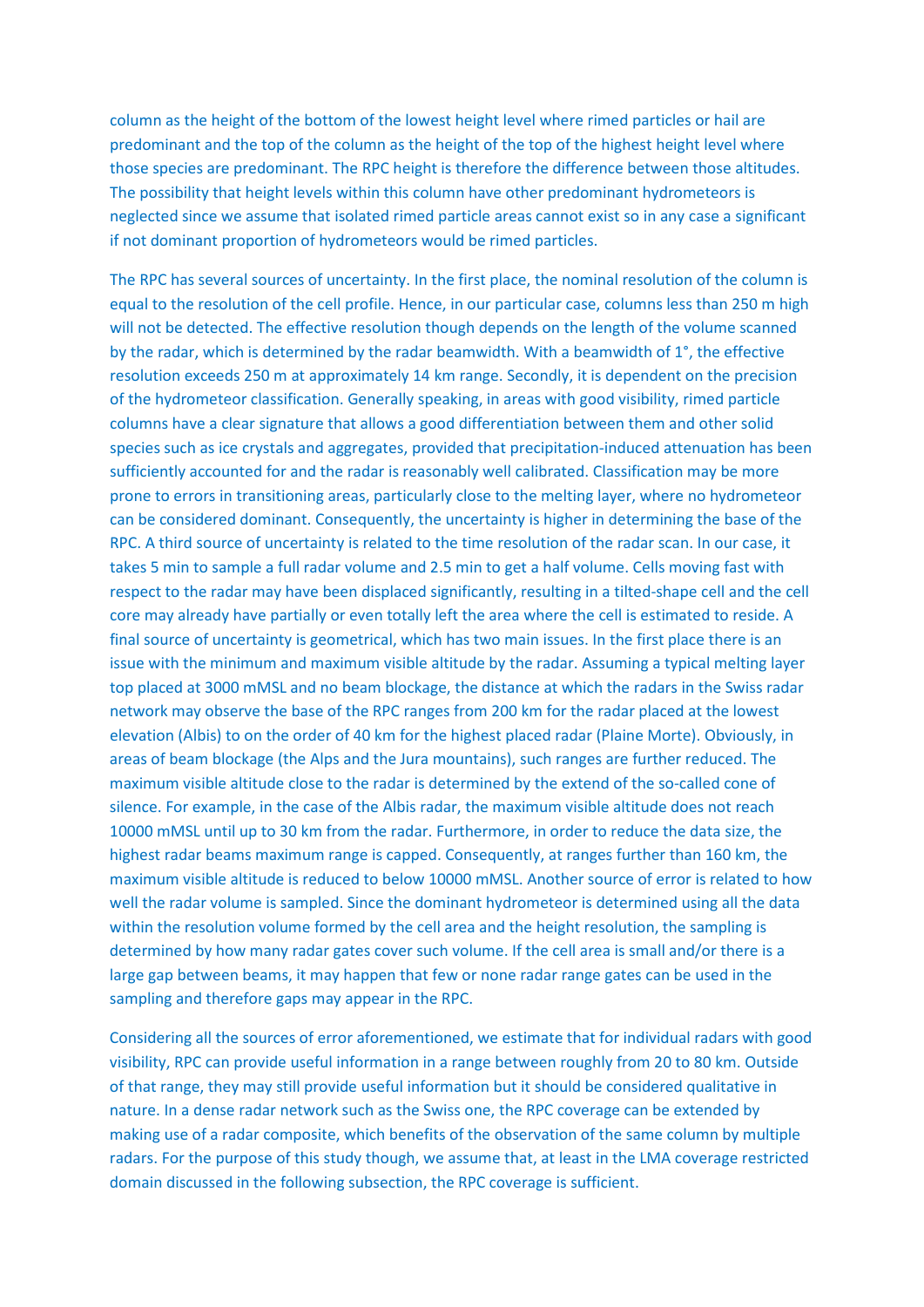In the cells analysis time are expressed in local time?

*All times in the article are UTC. We have clarified that where it was ambiguous.*

The authors find very weak correlation between TRT severity rank and lighting activity: it is not clear why a correlation was expected. Moreover, is it the sampling statistically meaningful (only eight severe cells)?

*As stated in the previous answer to comments we wanted to assess whether there was correlation between the two parameters to see whether TRT rank can be used in an operational context. We already suspected that this was not the case and the results shown simply prove that. We think that even though the sampling size is relatively small we already proved the point that TRT rank cannot be used operationally to predict lightning activity.*

At page 9 line 20 "Cells without lightning activity during their life cycle were mostly classified as weak but the rank of the convective cell is a poor indicator of its lightning activity, particularly considering CG flashes." The authors should try to explain the reason for this result.

#### *We have reformulated the point and provide an attempt at explaining it:*

Cells without lightning activity during their life cycle were indeed classified as weak. However, the rank of the convective cell is a poor indicator of its lightning activity, particularly considering CG flashes. In half of the cells studied, the maximum of lightning activity was reached after the maximum rank was reached and in a quarter it was reached before. Generally speaking, the maximum lightning activity was reached at the time period when cells were classified as weak to moderate. Our hypothesis is that this is linked to the VIL term in the ranking equation, effectively is an integral of reflectivity over height. As such, much more weight is given to the mixed-phase and liquid regions of the precipitating system which, due to the large dielectric constant of their hydrometeors, have a much larger reflectivity. However, it has repeatedly been shown in literature that increases in lightning rate tend to happen before and after the most severe (on the ground) phase of the convective precipitation.

The authors conclude that different ice distribution within clouds is responsible for different lighting efficiency: however, this conclusion is supported by the analysis of only two cells. It is a clue, but for a reliable assessment more cases need to be studied.

*The conclusion is sustained both by the case studies and by the (limited) statistical analysis of the TRT cells. In this particular study we took the chance of having the LMA network to study in more detail intra-cloud lightning activity that is not observable by the operational EUCLID network. We agree that more case studies are needed but we think that nevertheless our observations are worth publishing.*

#### **Specific comments**

Page 9 line 32 It is not evident why LMA network is usefulness in complex terrain: could the same result be obtained by satellite observation?

*The LMA network provides details of the 3D structure of the intra-cloud lightning. Satellite observations cannot provide that.*